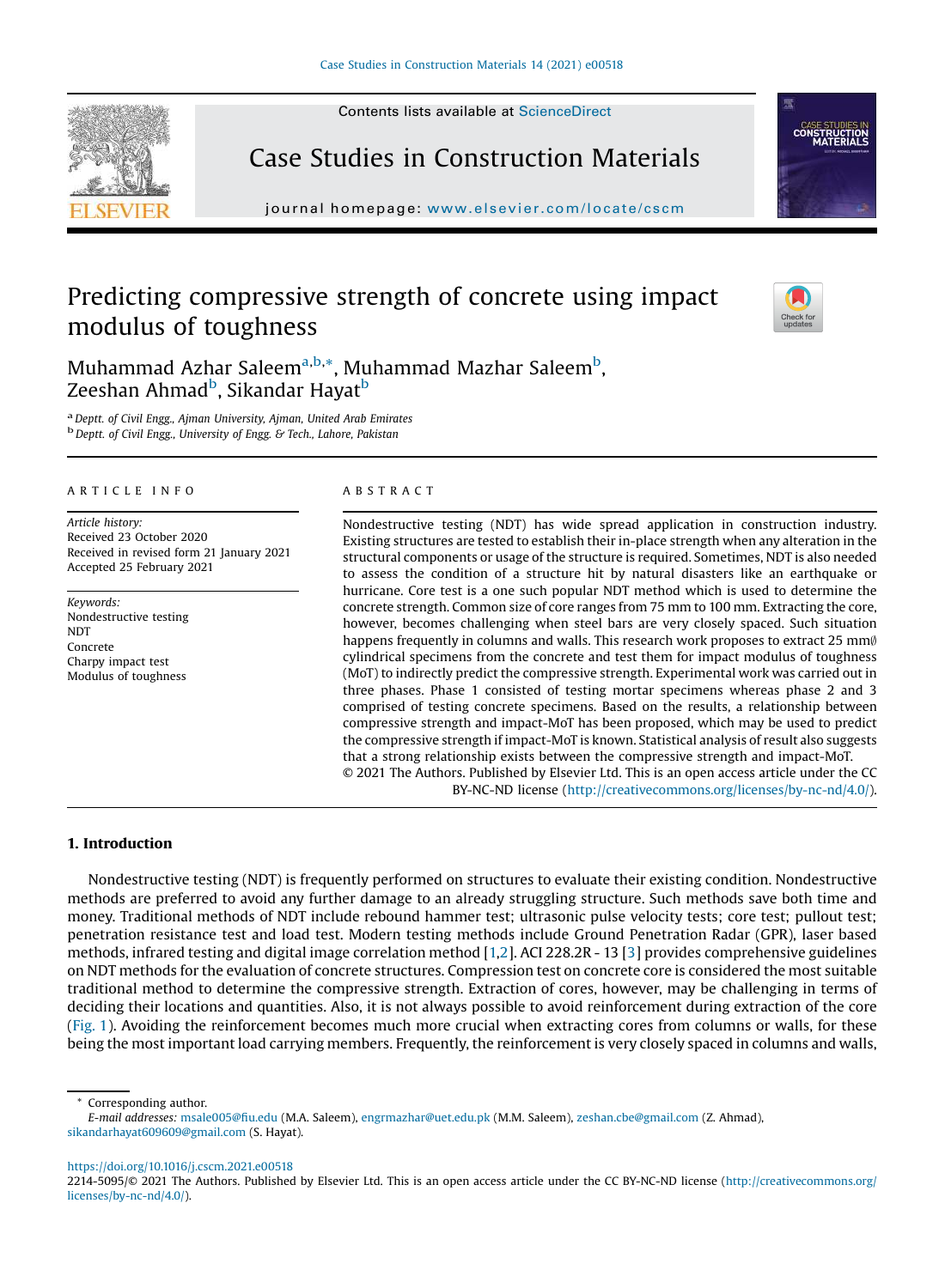<span id="page-1-0"></span>

Fig. 1. Concrete Core with Steel Reinforcement.

and it becomes impossible to avoid it during core extraction [\(Fig.](#page-2-0) 2). This research proposes to use Charpy impact test to indirectly determine the compressive strength of concrete when extraction of traditional cores is not possible due to congestion of reinforcement. The main objective was to propose a relationship between the compressive strength and Impact modulus of toughness (impact energy absorbed per unit volume) of concrete. Charpy impact test can be performed on specimens with small diameter (25 mm or less) and is therefore suitable for the above mentioned scenario. Very limited literature is available which relates the concrete compressive strength with impact toughness of cementitious materials. One such work is reported by Al-Sarfin [\[4](#page-7-0)] in which linear logarithmic relationships were developed between 28 days average compressive strength at various strain rates and average impact toughness of high strength cementitious mix (HSCM) prepared with quartz and silica sand. Two impact velocities including 3.3 and 5.1 m/s were used. It was reported that the correlation coefficient is very scattered with no discernable pattern. The correlation in the data set ranged, mostly, from *weak* to *no correlation*, which may be attributed to specimen size, variability in lab conditions and material quality. More test results were recommended to reduce standard deviation and obtain better correlations.

## 2. Charpy impact test

Chapry impact test uses potential energy of a falling pendulum to fracture the specimens. It is frequently used to characterize metals and plastics [\[5,6](#page-7-0)]. It was standardized by the American Society of Testing and Materials in 1933 [\[7\]](#page-7-0). To perform the test, the pendulum is first given a free fall and it moves on a circular path before attaining a certain height, which can be indirectly measured from the angle traversed by the pendulum and read on a circular scale. Now the specimen is placed in the path of the pendulum and the pendulum is released. The pendulum breaks the specimen and again reaches to a height, which is naturally lower than the free fall scenario. The difference in the potential energy of the two scenarios is the energy absorbed by the specimen and if divided by the volume of the specimen it provides impact modulus of toughness (MoT).

No such standard exists which provides reliable recommendations for performing Chapry impact test on cementitious materials. Although several researchers have performed this test on mortar, concrete, ultra-high performance concrete and fiber-reinforced cementitious materials but there is no consistency in specimens' size and shape; method; and results [\[8](#page-7-0)]. Thomas and Sorensen [[8\]](#page-7-0) summarized more than fifteen studies reporting Charpy impact test on cementitious materials and all of them used specimens with square or rectangular cross-sections. The study suggested having minimum specimen dimension to be no less than five times the characteristic size of the largest constituent. In the current study, however, the specimen could only have circular cross-section with small diameter because this is proposed as an extracted core from an existing structure having congested reinforcement.

# 3. Experiments and results

# *3.1. Phase 1*

Objective to this phase was to discover if a reliable relationship exists between the impact-MoT and the compressive strength of cement mortar. It consisted of performing impact test in bending on the cement-sand mortar thin cylindrical specimens, referred as pencils. Pencils of size 16 mm $\emptyset$  x90 mm were prepared with various cement: sand (C:S) ratios along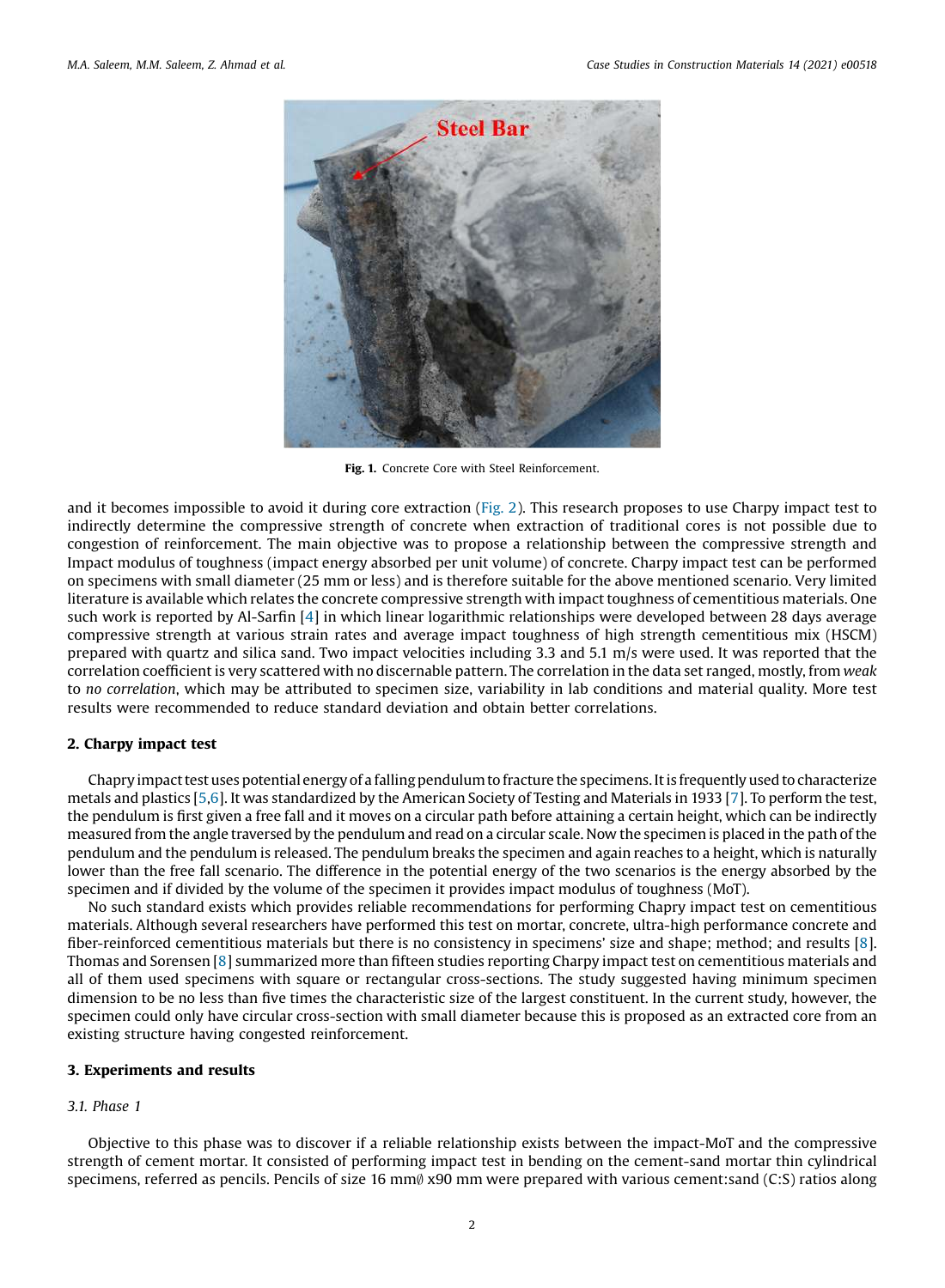<span id="page-2-0"></span>

Fig. 2. Core Drill Interfering with Column Reinforcement.

with 50 mm cube companions to be tested in compression. The C:S ratios of 1:0, 1:2, 1:3 and 1:4 were used. For each C:S ratio, three pencils and cubes were tested. These mortar specimens broke with very little impact resistance, as also observed by Lu et al. [\[9](#page-8-0)]. Fig. 3 presents the relationship between impact-MoT and compressive strength. This should be considered as crude because it is based on a small set of specimens.

# *3.2. Phase 2*

For phase 2, pencils and cylinders were prepared with plain cement concrete using cement:sand:aggregate (C:S:A) proportions of 1:1.25:2.5,1:1.5:3,1:1.75:3.5, 1:2:4 and 1:2:3. For each proportion, 25 pencils and 10 cylinders were prepared. Each pencil had a diameter of 25 mm and length of 100 mm while the cylinders were 100 wide and 200 mm long. Aggregates used to prepare concrete were passed through 50 mm sieve size. [Fig.](#page-3-0) 4 presents the relationship between impact-MoT and compressive strength. Results of specimens with proportion 1:2:3 were outliers and were therefore excluded from the plot. Each dot on [Fig.](#page-3-0) 4 represents the average values of impact-MoT and compressive strength. Only those values were considered to take averages which were within one standard deviation on the either side of the mean.

# *3.3. Phase 3*

Phase 3 was very detailed and it covered four different C:S:A proportions along with four different W/C ratios for each C:S: A proportion. Considerably large number of pencils and cylinders for each batch were prepared to ensure the reliability of the experimental results. In total, 16 different recipes were cast. For each combination of C:S:A and W/C ratio, 15 cylinders (75 mm $\emptyset \times$  150 mm) and 30 pencils (25 mm $\emptyset \times$  100 mm) were prepared. Unplasticised polyvinyl chloride (UPVC) pipes were used as molds for preparing the pencils and cylinders. Silicon was used to seal the molds to avoid any bleeding. Pencils molds were arranged in wooden box to ensure straight edges [\(Fig.](#page-3-0) 5). Having straight edges is important for accurate calculation of the volume. [Table](#page-4-0) 1 presents the test matrix for this phase. Ordinary Portland cement (*Fauji*<sup>1</sup>), *Lawrencepur* sand and *Royi* coarse aggregate were selected for preparing the specimens. Common properties of these materials were determined and are



Fig. 3. Relationship between Compressive Strength and Impact-MoT for Mortar (Phase 1).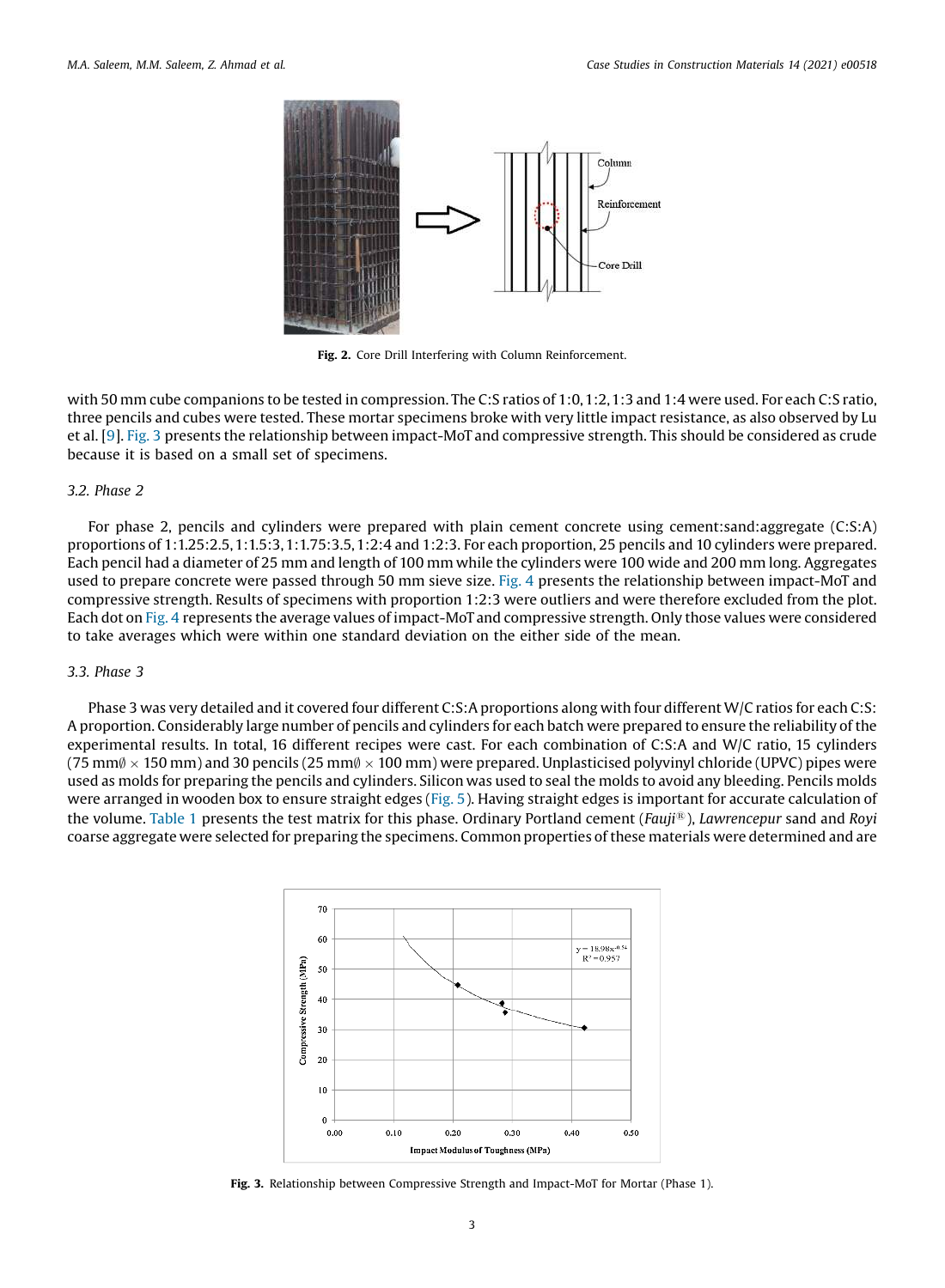<span id="page-3-0"></span>

Fig. 4. Relationship between Compressive Strength and Impact-MoT for Concrete (Phase 2).



Fig. 5. UPVC Molds and Wooden Boxes (Phase 3).

listed in [Table](#page-4-0) 2. Inner surfaces of the molds were oiled to ease the extraction of the specimens. Concrete was filled in three equal layers. After filling each layer, external vibrations were induced to ensure compaction. Specimens were extracted after 24 h. Few of the pencils broke during de-molding. Specimens were then immersed in water for 28 days. Compression testing was performed on a traditional compression machine while the impact-MoT was determined using Charpy impact testing machine, shown in [Fig.](#page-4-0) 6. Assuming friction and drag to be negligible - around 1% of the total impact energy- [\[10](#page-8-0)], following equation was used to calculate the Impact-MoT:

$$
MoT = mgR(Cos(\theta_2) - Cos(\theta_1))
$$
\n(1)

Where,  $m$  (22.9 kg) is the mass of the arm, *R* (700 *mm*) is the radius of the arm,  $\theta_1$  and  $\theta_2$  are the angles achieved by the arm in the free fall and when the specimen is tested, respectively. [Fig.](#page-5-0) 7 presents the pencil specimens before and after the testing.

[Table](#page-5-0) 3 presents the summary results of compression and impact-MoT tests. Each of the values mentioned in the [Table](#page-5-0) 3 is an average of 15 tests. [Fig.](#page-5-0) 8 graphically presents the relationship between compressive strength and Impact-MoT. Similar to the results of phase 1 and 2, in general, the compressive strength of concrete decreases in non-linear manner with the increase in impact MoT. With the decrease in cement content the compressive strength of concrete decreases and concrete exhibits relatively more ductile behavior, which in turns causes more energy absorption resulting in higher impact-MoT. Similarly, with the increase in W/C ratio the compressive strength decreases and the impact-MoT increases. Yalçınkaya et al.  $[11]$  $[11]$  reported for the reactive powder concrete that the impact energy absorbed is independent of its W/C ratio. Limited literature is available to verify these observed relations between the cement content, W/C ratio and impact-MoT. The relationships developed by Al-Sarfin [\[4](#page-7-0)] for HSCM also showed decreasing trend of compressive strength of concrete with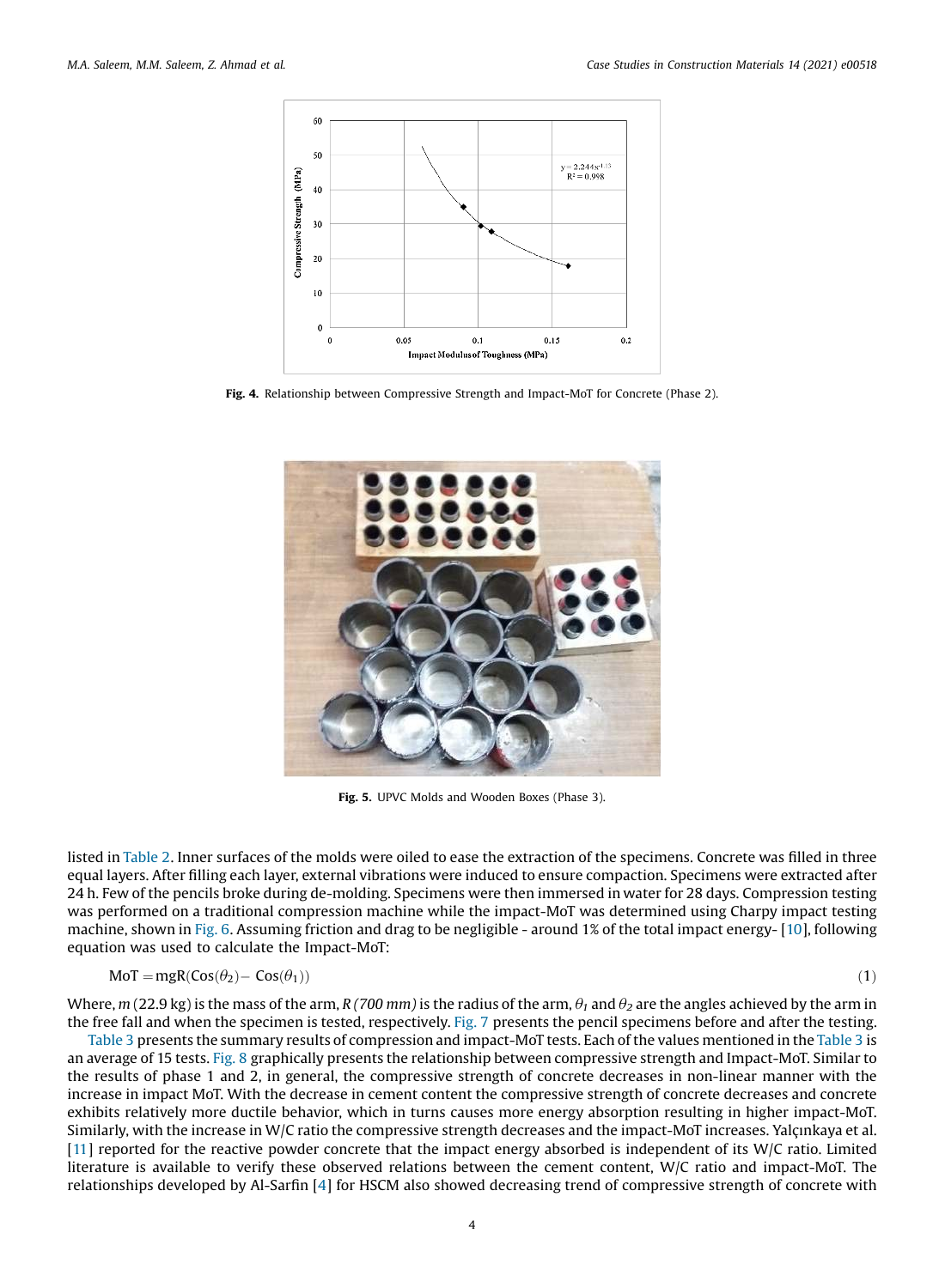<span id="page-4-0"></span>

|--|

| Batch No. | Proportion | W/C Ratio | No. of Cylinders | No. of Pencils |
|-----------|------------|-----------|------------------|----------------|
|           | 1:1:2      | 0.55      | 15               | 30             |
| 2         |            | 0.5       | 15               | 30             |
| 3         |            | 0.45      | 15               | 30             |
| 4         |            | 0.4       | 15               | 30             |
| 5         | 1:1.5:3    | 0.55      | 15               | 30             |
| 6         |            | 0.5       | 15               | 30             |
|           |            | 0.45      | 15               | 30             |
| 8         |            | 0.4       | 15               | 30             |
| 9         | 1:2:3      | 0.55      | 15               | 30             |
| 10        |            | 0.5       | 15               | 30             |
| 11        |            | 0.45      | 15               | 30             |
| 12        |            | 0.4       | 15               | 30             |
| 13        | 1:2:4      | 0.55      | 15               | 30             |
| 14        |            | 0.5       | 15               | 30             |
| 15        |            | 0.45      | 15               | 30             |
| 16        |            | 0.4       | 15               | 30             |

# Table 2

Properties of Materials used in Phase 3.

| Property                          | Test Standard         | Value            |
|-----------------------------------|-----------------------|------------------|
| <b>Properties of Fauji Cement</b> |                       |                  |
| Normal Consistency                | <b>ASTM C187-16</b>   | 30 %             |
| Initial Setting Time              | <b>ASTM C191-18</b>   | 2.5 <sub>h</sub> |
| Final Setting Time                | <b>ASTM C191-18</b>   | 4.5 <sub>h</sub> |
| Specific Gravity                  | <b>ASTM C77-40</b>    | 3.15             |
| Properties of Lawrencepur Sand    |                       |                  |
| Water Absorption                  | <b>ASTM C128-15</b>   | 1.97 %           |
| <b>Fineness Modulus</b>           | ASTM C136/136M-14     | 2.69             |
| Relative Density (SSD)            | <b>ASTM C128-15</b>   | 2.51             |
| Relative Density (Oven Dry)       | <b>ASTM C128-15</b>   | 2.52             |
| Apparent Relative Density         | <b>ASTM C128-15</b>   | 2.58             |
| <b>Properties of Royi Crush</b>   |                       |                  |
| Aggregate Crushing Value (ACV)    | BS 812: Part 110:1990 | 24.97 %          |
| <b>Water Absorption</b>           | <b>ASTM C127-15</b>   | 0.75 %           |
| Relative Density (SSD)            | <b>ASTM C127-15</b>   | 2.72             |
| Relative Density (OD)             | <b>ASTM C127-15</b>   | 2.7              |
| Apparent Relative Density         | <b>ASTM C127-15</b>   | 2.76             |



Fig. 6. Impact-MoT Testing of Concrete.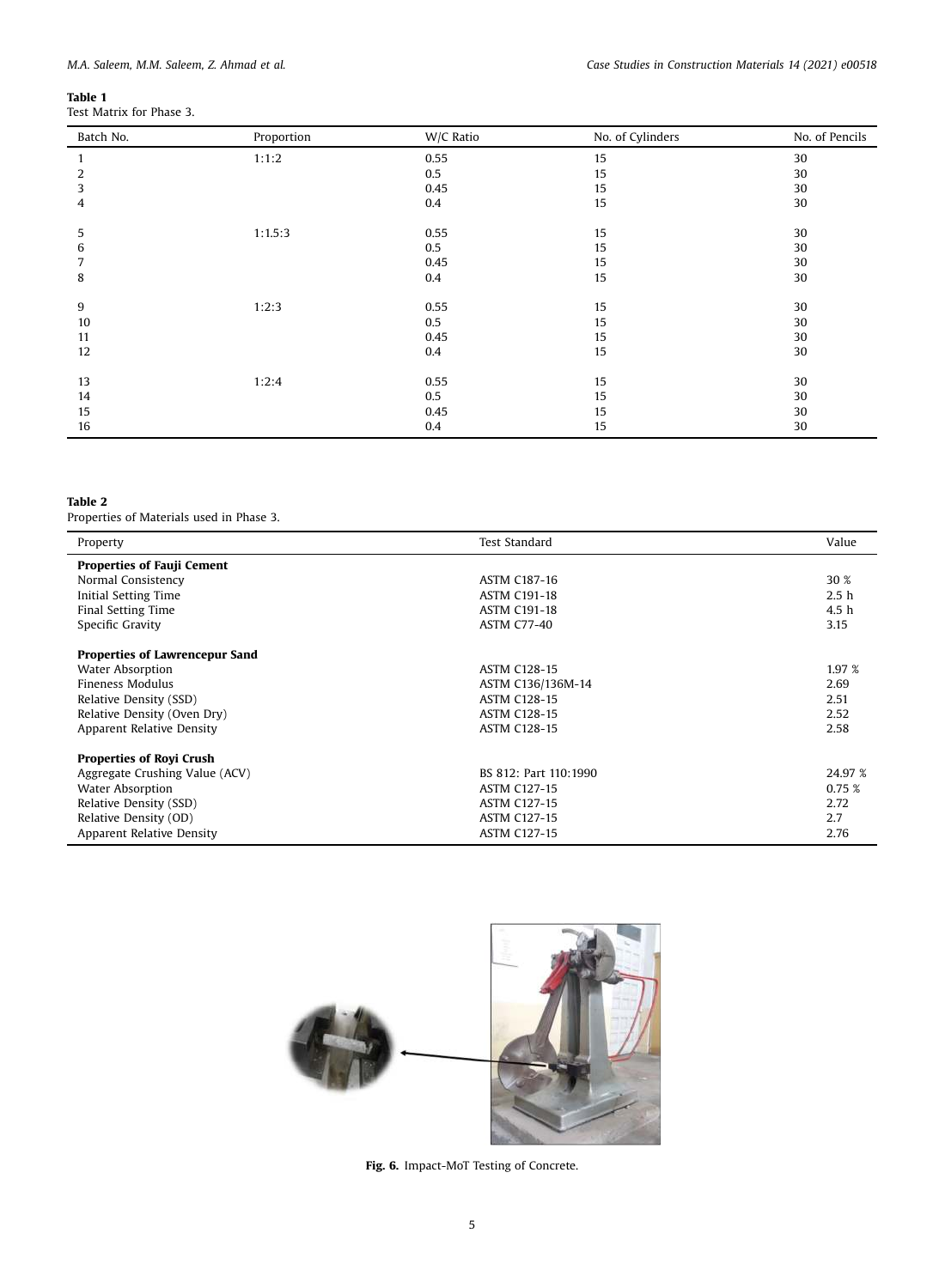<span id="page-5-0"></span>

Fig. 7. Concrete Pencil Specimens before and after testing.

#### Table 3 Compressive Strengths and Impact-MoTs for Phase 3.

| Batch #      | Proportion | W/C Ratio | fc'<br>MPa | Impact-MoT<br>MPa |
|--------------|------------|-----------|------------|-------------------|
| $\mathbf{1}$ | 1:1:2      | 0.55      | 23.19      | 0.298             |
| 2            |            | 0.5       | 24.94      | 0.287             |
| 3            |            | 0.45      | 26.32      | 0.273             |
| 4            |            | 0.4       | 27.94      | 0.249             |
| 5            | 1:1.5:3    | 0.55      | 18.59      | 0.321             |
|              |            | 0.5       | 20.20      |                   |
| 6            |            |           |            | 0.298             |
| 7            |            | 0.45      | 21.07      | 0.289             |
| 8            |            | 0.4       | 23.04      | 0.270             |
| 9            | 1:2:3      | 0.55      | 17.65      | 0.340             |
| 10           |            | 0.5       | 18.81      | 0.320             |
| 11           |            | 0.45      | 20.86      | 0.309             |
| 12           |            | 0.4       | 23.55      | 0.267             |
| 13           | 1:2:4      | 0.55      | 14.88      | 0.382             |
|              |            |           |            |                   |
| 14           |            | 0.5       | 16.33      | 0.374             |
| 15           |            | 0.45      | 17.94      | 0.323             |
| 16           |            | 0.4       | 20.56      | 0.298             |



Fig. 8. Relationship between Compressive Strength and Impact-MoT for Concrete (Phase 3).

the increase in impact toughness. However, Al-Sarfin [[4\]](#page-7-0) did not use coarse aggregates in the mix. Zhang et al. [[12](#page-8-0)] reported similar observation for high strength concrete. In that case, impact resistance increased with the increase in the coarse aggregates in the mix, which results in the decrease in the compressive strength. However, there was one condition that the workability of concrete should not be compromised.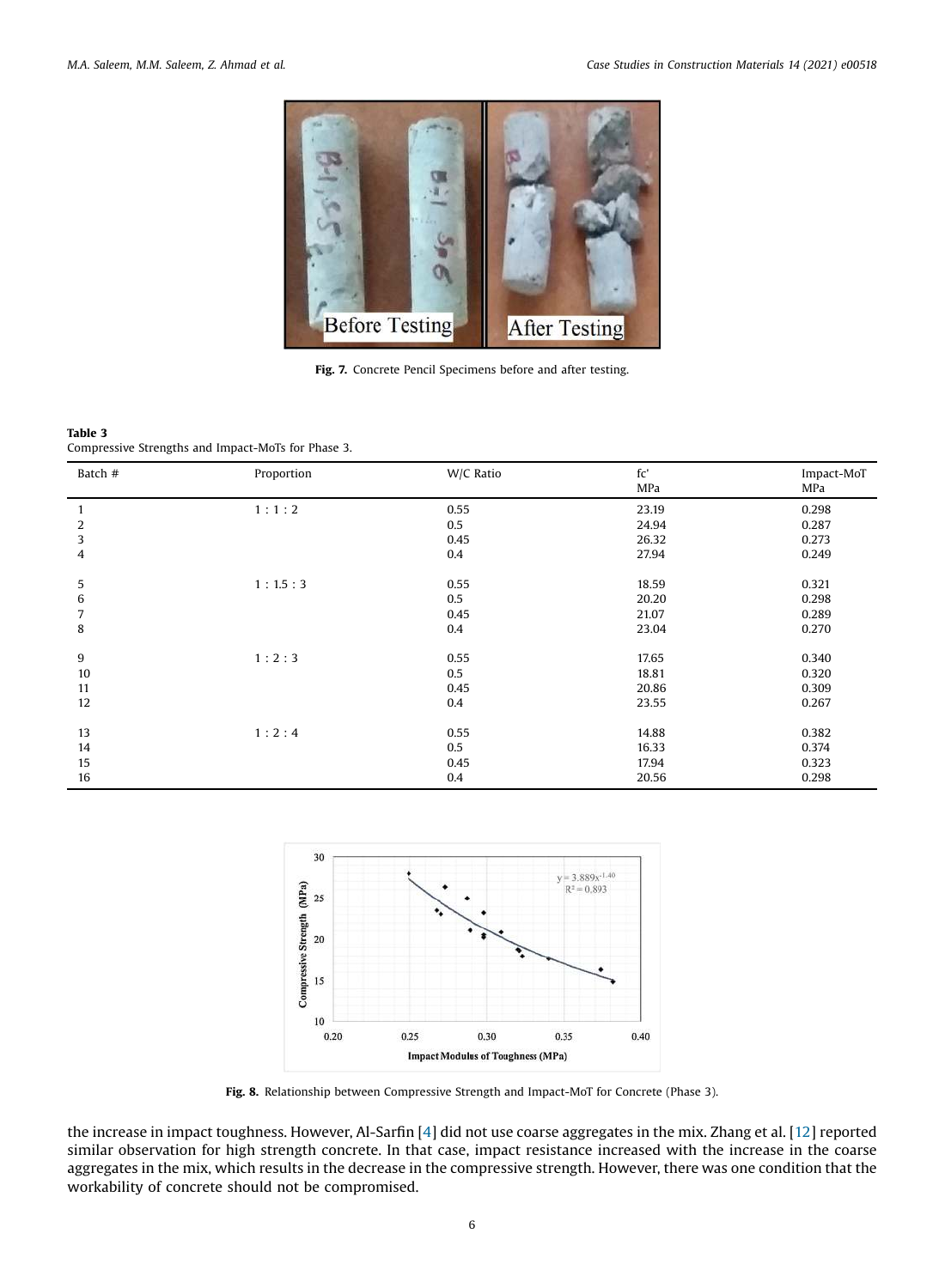Statistical analysis was performed on test results of phase 3 using IBM© SPSS® Statistics Version 26 to further explore the relationship between the compressive strength and the impact-MoT. As the relationship between the compressive strength and the impact-MoT of PCC is non-linear ([Fig.](#page-5-0) 8), the Spearman Bivariate Correlation test (Table 4) was performed to investigate the association between them. The test results show that there exists a very strong monotonic association between the compressive strength and the impact-MoT of PCC ( $r_s = -0.941$ ,  $p = 0.000$ ). Various regression curve estimates are presented shown in Fig. 9 and Table 5. The significance for all curves is less than 0.001 which means that they are all

#### Table 4

Results of the Spearman Bivariate Correlation Test in SPSS.

| Correlations   |                      |                                            | Compressive Strength    | Impact-MoT              |
|----------------|----------------------|--------------------------------------------|-------------------------|-------------------------|
| Spearman's rho | Compressive Strength | Correlation Coefficient<br>Sig. (2-tailed) | 1.000<br>16             | $-.941**$<br>.000<br>16 |
|                | Impact-MoT           | Correlation Coefficient<br>Sig. (2-tailed) | $-.941**$<br>.000<br>16 | 1.000<br>16             |

Correlation is significant at the 0.01 level (2-tailed).



Fig. 9. Various Curves fitted between the Compressive Strength and the Impact-MoT using SPSS.

#### Table 5

Results of the Curve Estimation Test in SPSS.

|                                          | Model Summary and Parameter Estimates |         |     |     |      |                     |              |         |         |
|------------------------------------------|---------------------------------------|---------|-----|-----|------|---------------------|--------------|---------|---------|
| Dependent Variable: Compressive Strength |                                       |         |     |     |      |                     |              |         |         |
| Equation                                 | Model Summary                         |         |     |     |      | Parameter Estimates |              |         |         |
|                                          | R Square                              | F       | df1 | df2 | Sig. | Constant            | b1           | b2      | b3      |
| Linear                                   | .843                                  | 75.431  |     | 14  | .000 | 48.831              | $-90.939$    |         |         |
| Logarithmic                              | .863                                  | 87.961  |     | 14  | .000 | $-13.305$           | $-28.813$    |         |         |
| Inverse                                  | .874                                  | 96.967  |     | 14  | .000 | $-8.611$            | 8.946        |         |         |
| Quadratic                                | .878                                  | 46.841  | 2   | 13  | .000 | 92.266              | $-368.505$   | 437.296 |         |
| Cubic                                    | .878                                  | 46.937  | 2   | 13  | .000 | 78.298              | $-232.428$   | .000    | 463.387 |
| Compound                                 | .884                                  | 106.402 |     | 14  | .000 | 81.058              | .012         |         |         |
| Power                                    | .893                                  | 116.897 |     | 14  | .000 | 3.889               | $-1.405$     |         |         |
| S                                        | .894                                  | 117.693 |     | 14  | .000 | 1.596               | .433         |         |         |
| Growth                                   | .884                                  | 106.402 |     | 14  | .000 | 4.395               | $-4.460$     |         |         |
| Exponential                              | .884                                  | 106.402 |     | 14  | .000 | 81.058              | $-4.460$     |         |         |
| Logistic                                 | .747                                  | 41.381  |     | 14  | .000 | 9.095E-5            | 11123528.983 |         |         |

The independent variable is Impact-MoT.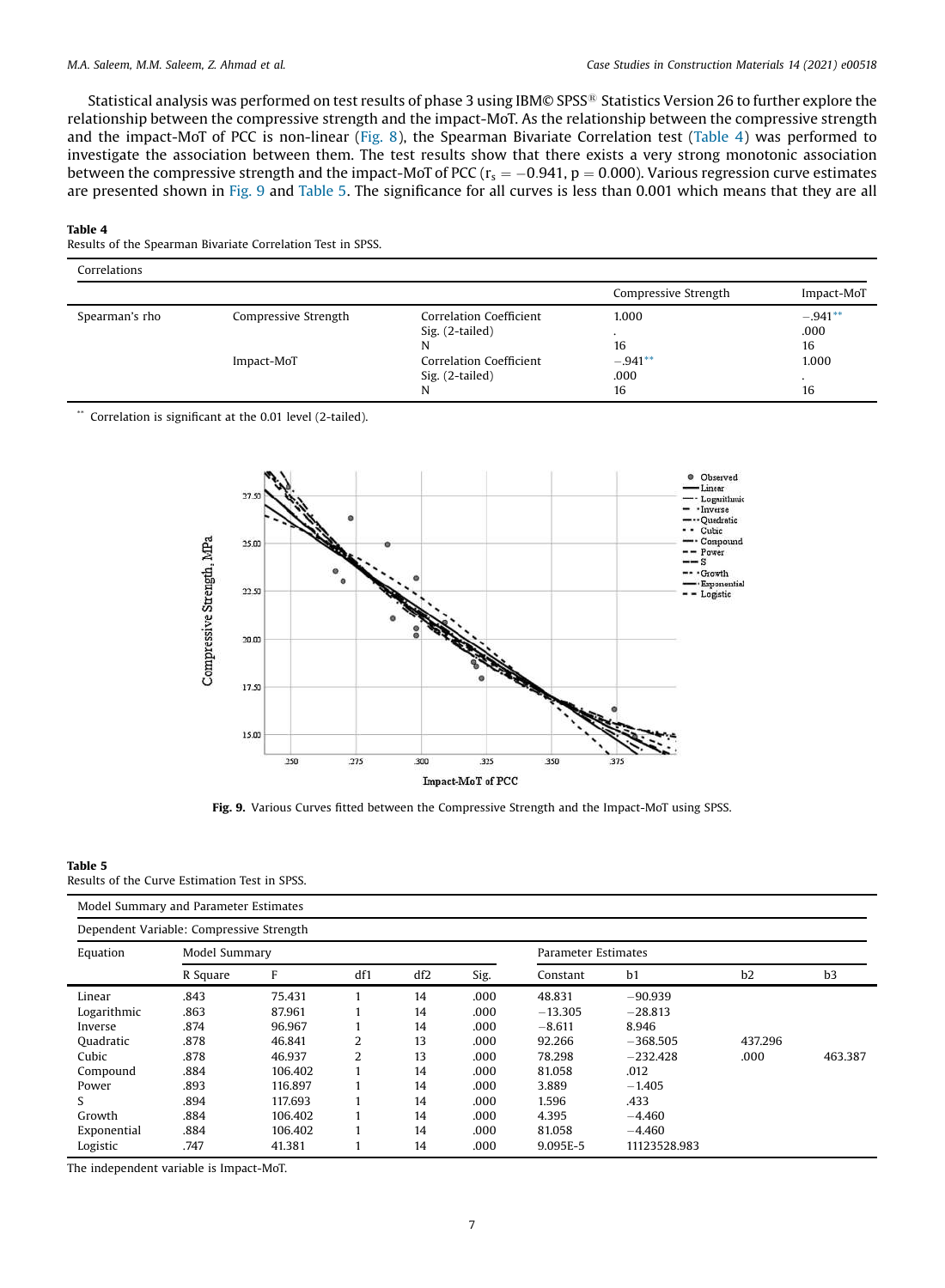#### <span id="page-7-0"></span>Table 6

Inter-Correlation between Parametric Values of the Power Equation determined from the Non-Linear Regression.

| Correlations of Parameter Estimates |       |       |  |  |  |
|-------------------------------------|-------|-------|--|--|--|
|                                     |       |       |  |  |  |
| $\mathbf{r}$                        | 1.000 | 0.996 |  |  |  |
| ◡                                   | 0.996 | 1.000 |  |  |  |

applicable. The 'goodness-of-fit' of a curve to the given data is measured from  $R^2$  value which is highest for the power equation curve (0.893), as shown in [Fig.](#page-5-0) 8. Parametric values for the power equation were validated using the non-linear regression test and their inter-correlation values are shown in Table 6. Thus, the final expression for the relationship between compressive strength and impact-MoT of concrete is:

$$
f'_{c} = 3.889( \text{Impact} - \text{MoT})^{-1.405} \tag{2}
$$

here, both compressive strength, *f<sup>c</sup>* ' and *Impact*-*MoT* are in MPa.

# 4. Summary and conclusions

This experimental work aimed at developing a relationship between compressive strength and impact-MoT of plain cement concrete. Testing was carried out in three phases: phase 1 consisted of testing cement mortar specimens whereas phase 2 and 3 comprised of testing concrete specimens. Thin cylindrical specimens, referred as pencils, were tested on Charpy impact machine to determine the impact-MoT.

- 1 Experimental data show that relationship between compressive strength and impact-MoT does exist and can be used to predict the compressive strength in the scenarios when traditional core testing is not possible.
- 2 Compressive strength was found to have non-linear inverse relation with impact-MoT. Statistical analysis also confirmed the existence of strong relationship between these two parameters.

Although, experimental results seem promising, further testing on specimens prepared with wider range of C:S:A and W/ C ratios, and specimens with different slenderness ratio is recommended to enhance the reliability of the proposed relationship. Also, testing of specimens extracted from the existing concrete structures will help in understanding the effects of micro-cracking on impact-MoT.

# Declaration of Competing Interest

The authors report no declarations of interest.

## Acknowledgements

Authors would like to acknowledge Ajman University for providing article publishing charge for open access. Support of Strength of Materials Lab, Department of Civil Engineering, University of Engineering and Technology, Lahore, Pakistan has been pivotal. Authors also pay their special gratitude to Dr. Azaz Ahmad (Assistant Professor, Islamia College Railway Road, Lahore) for his help in statistical analysis.

#### References

- [1] G.L. Golewski, Measurement of fracture mechanics parameters of concrete containing fly ash thanks to use of Digital Image Correlation (DIC) method, Measurement 135 (2019) 96–105.
- [2] G.L. Golewski, Estimation of the optimum content of fly ash in concrete composite based on the analysis of fracture toughness tests using various measuring systems, Constr. Build. Mater. 213 (2019) 142–155.
- [3] ACI 228.2R 13, Report on Nondestructive Test Methods for Evaluation of Concrete in Structures, American Concrete Institute, Farmington Hills, MI 48331 U.S.A, 2013.
- [4] M.A. Al-Sarfin, Parametric Study of Mixture Component Contributions to Compressive Strength and Impact Energy Absorption Capacity of a High Strength Cementitious Mix with No Coarse Aggregate. (Master of Science in Civil and Environmental Engineering) Retrieved from, Utah State University, Logan, Utah, U.S.A, 2019. [https://digitalcommons.usu.edu/cgi/viewcontent.cgi?article=8735&context=etd.](https://digitalcommons.usu.edu/cgi/viewcontent.cgi?article=8735%26context=etd)
- [5] ASTM D6110-6118, Standard Test Method for Determining the Charpy Impact Resistance of Notched Specimens of Plastics, ASTM International, West Conshohocken, PA 19428-2959, United States, 2018.
- [6] ASTM E23-18, Standard Test Methods for Notched Bar Impact Testing of Metallic Materials, ASTM International, West Conshohocken, PA 19428-2959, United States, 2018.
- [7] ASTM E23-33T, Tentative Method of Impact Testing of Metallic Materials, ASTM International, West Conshohocken, PA 19428-2959, United States, 1933.
- [8] R. Thomas, A. Sorensen, Charpy impact test methods for cementitious composites: review and commentary, J. Test. Eval. 46 (6) (2018) 2422–2430, doi: [http://dx.doi.org/10.1520/JTE20170057.](http://dx.doi.org/10.1520/JTE20170057)